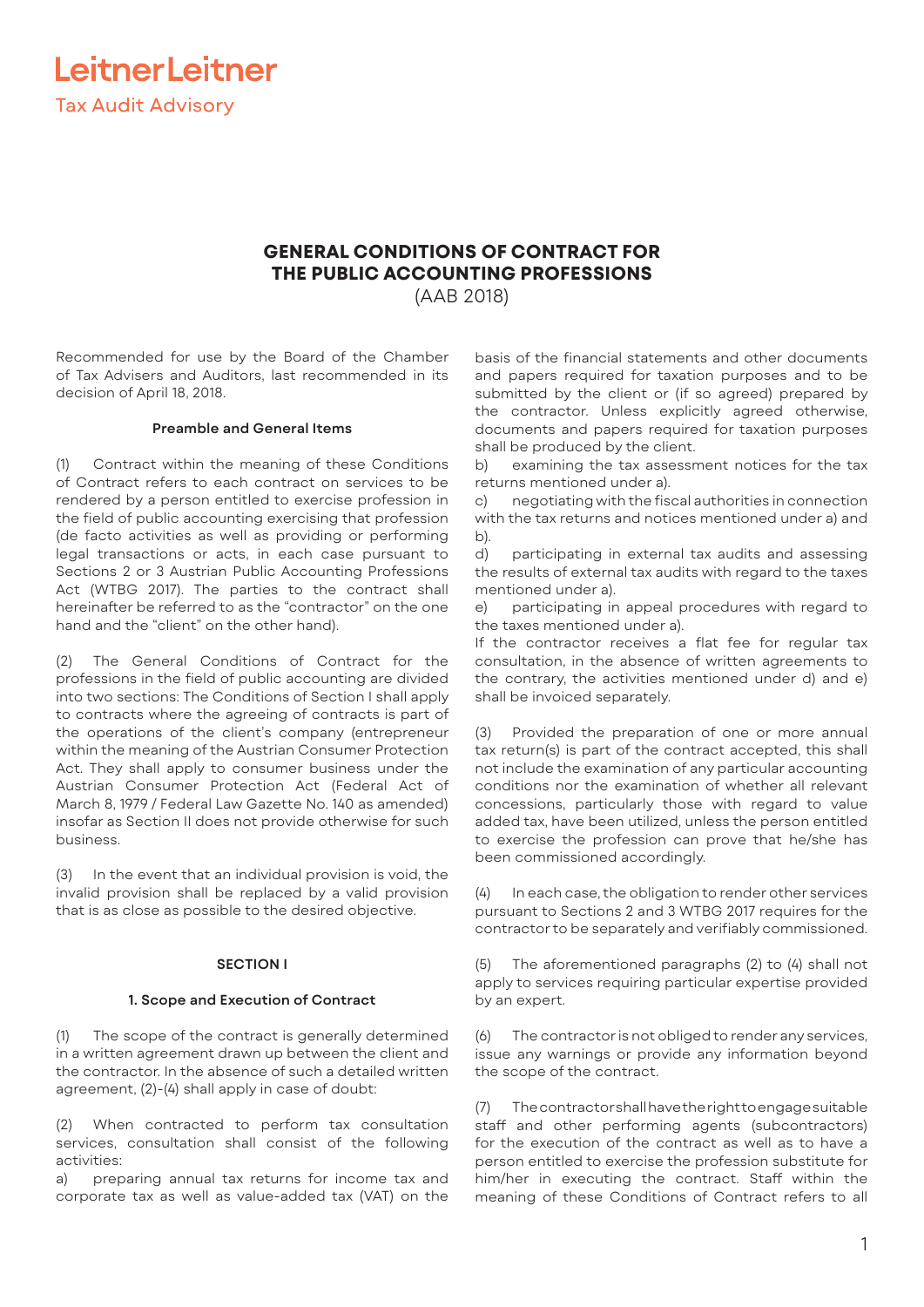## LeitnerLeitner **Tax Audit Advisory**

persons who support the contractor in his/her operating activities on a regular or permanent basis, irrespective of the type of underlying legal transaction.

(8) In rendering his/her services, the contractor shall exclusively take into account Austrian law; foreign law shall only be taken into account if this has been explicitly agreed upon in writing.

Should the legal situation change subsequent to delivering a final professional statement passed on by the client orally or in writing, the contractor shall not be obliged to inform the client of changes or of the consequences thereof. This shall also apply to the completed parts of a contract.

(10) The client shall be obliged to make sure that the data made available by him/her may be handled by the contractor in the course of rendering the services. In this context, the client shall particularly but not exclusively comply with the applicable provisions under data protection law and labor law.

(11) Unless explicitly agreed otherwise, if the contractor electronically submits an application to an authority, he/ she acts only as a messenger and this does not constitute a declaration of intent or knowledge attributable to him/ her or a person authorized to submit the application.

(12) The client undertakes not to employ persons that are or were staff of the contractor during the contractual relationship, during and within one year after termination of the contractual relationship, either in his/her company or in an associated company, failing which he/she shall be obliged to pay the contractor the amount of the annual salary of the member of staff taken over.

## **2. Client's Obligation to Provide Information and Submit Complete Set of Documents**

(1) The client shall make sure that all documents required for the execution of the contract be placed without special request at the disposal of the contractor at the agreed date, and in good time if no such date has been agreed, and that he/she be informed of all events and circumstances which may be of significance for the execution of the contract. This shall also apply to documents, events and circumstances which become known only after the contractor has commenced his/her work.

(2) The contractor shall be justified in regarding information and documents presented to him/her by the client, in particular figures, as correct and complete and to base the contract on them. The contractor shall not be obliged to identify any errors unless agreed separately in writing. This shall particularly apply to the correctness and completeness of bills. However, he/she

is obliged to inform the client of any errors identified by him/her. In case of financial criminal proceedings he/she shall protect the rights of the client.

(3) The client shall confirm in writing that all documents submitted, all information provided and explanations given in the context of audits, expert opinions and expert services are complete.

(4) If the client fails to disclose considerable risks in connection with the preparation of financial statements and other statements, the contractor shall not be obliged to render any compensation insofar as these risks materialize.

(5) Dates and time schedules stated by the contractor for the completion of the contractor's products or parts thereof are best estimates and, unless otherwise agreed in writing, shall not be binding. The same applies to any estimates of fees: they are prepared to best of the contractor's knowledge; however, they shall always be non-binding.

(6) The client shall always provide the contractor with his/her current contact details (particularly the delivery address). The contractor may rely on the validity of the contact details most recently provided by the client, particularly have deliveries made to the most recently provided address, until such time as new contact details are provided.

## **3. Safeguarding of Independence**

(1) The client shall be obliged to take all measures to prevent that the independence of the staff of the contractor be jeopardized and shall himself/herself refrain from jeopardizing their independence in any way. In particular, this shall apply to offers of employment and to offers to accept contracts on their own account.

(2) The client acknowledges that his/her personal details required in this respect, as well as the type and scope of the services, including the performance period agreed between the contractor and the client for the services (both audit and non-audit services), shall be handled within a network (if any) to which the contractor belongs, and for this purpose transferred to the other members of the network including abroad for the purpose of examination of the existence of grounds of bias or grounds for exclusion and conflicts of interest. For this purpose the client expressly releases the contractor in accordance with the Data Protection Act and in accordance with Section 80 (4) No. 2 WTBG 2017 from his/her obligation to maintain secrecy. The client can revoke the release from the obligation to maintain secrecy at any time.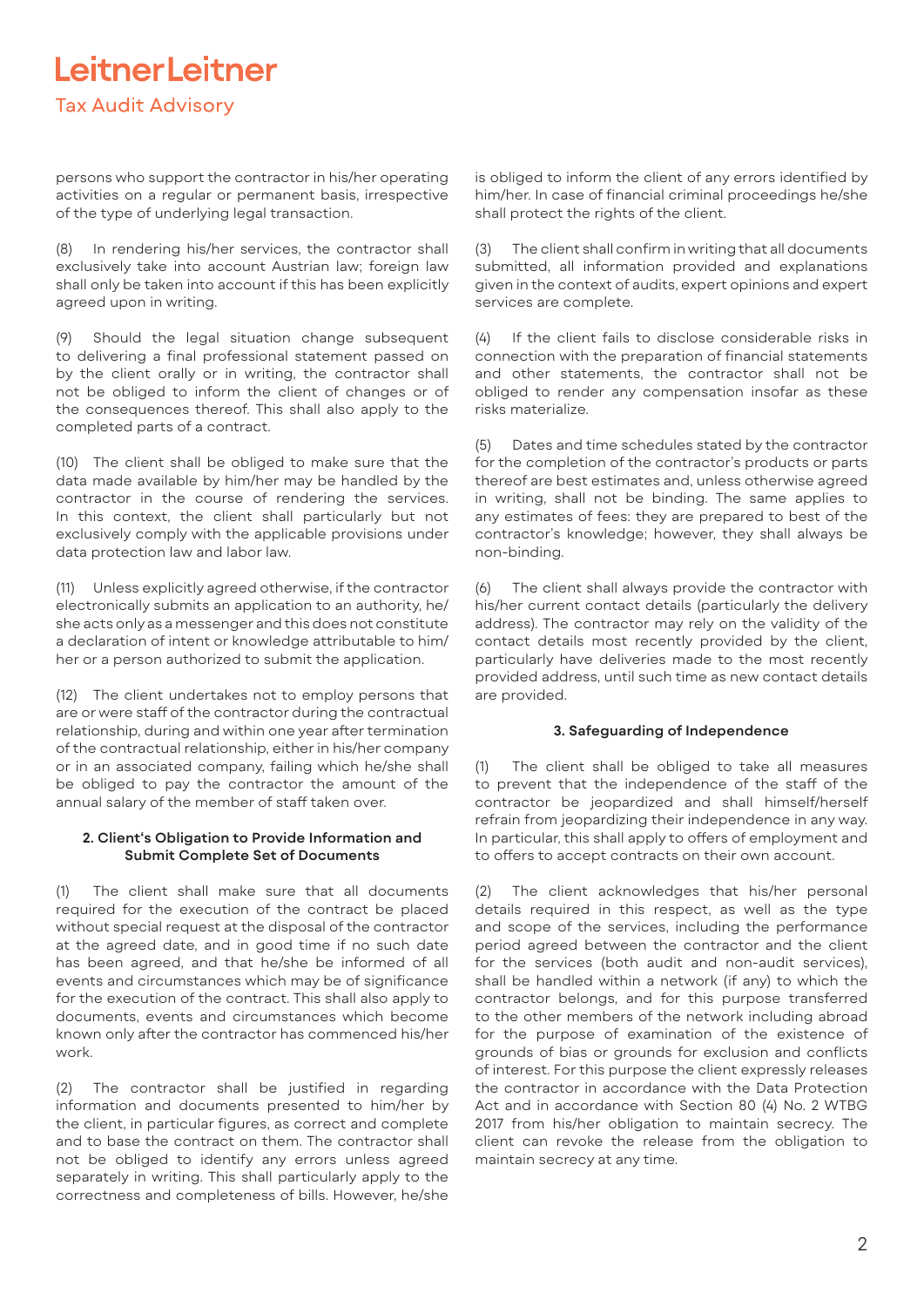LeitnerLeitner **Tax Audit Advisory** 

## **4. Reporting Requirements**

(1) (Reporting by the contractor) In the absence of an agreement to the contrary, a written report shall be drawn up in the case of audits and expert opinions.

(2) (Communication to the client) All contractrelated information and opinions, including reports, (all declarations of knowledge) of the contractor, his/her staff, other performing agents or substitutes ("professional statements") shall only be binding provided they are set down in writing. Professional statements in electronic file formats which are made, transferred or confirmed by fax or e-mail or using similar types of electronic communication (that can be stored and reproduced but is not oral, i.e. e.g. text messages but not telephone) shall be deemed as set down in writing; this shall only apply to professional statements. The client bears the risk that professional statements may be issued by persons not entitled to do so as well as the transfer risk of such professional statements.

(3) (Communication to the client) The client hereby consents to the contractor communicating with the client (e.g. by e-mail) in an unencrypted manner. The client declares that he/she has been informed of the risks arising from the use of electronic communication (particularly access to, maintaining secrecy of, changing of messages in the course of transfer). The contractor, his/her staff, other performing agents or substitutes are not liable for any losses that arise as a result of the use of electronic means of communication.

(4) (Communication to the contractor) Receipt and forwarding of information to the contractor and his/her staff are not always guaranteed when the telephone is used, in particular in conjunction with automatic telephone answering systems, fax, e-mail and other types of electronic communication. As a result, instructions and important information shall only be deemed to have been received by the contractor provided they are also received physically (not by telephone, orally or electronically), unless explicit confirmation of receipt is provided in individual instances. Automatic confirmation that items have been transmitted and read shall not constitute such explicit confirmations of receipt. This shall apply in particular to the transmission of decisions and other information relating to deadlines. As a result, critical and important notifications must be sent to the contractor by mail or courier. Delivery of documents to staff outside the firm's offices shall not count as delivery.

(5) (General) In writing shall mean, insofar as not otherwise laid down in Item 4. (2), written form within the meaning of Section 886 Austrian Civil Code (ABGB) (confirmed by signature). An advanced electronic signature (Art. 26 eIDAS Regulation (EU) No. 910/2014)

fulfills the requirement of written form within the meaning of Section 886 ABGB (confirmed by signature) insofar as this is at the discretion of the parties to the contract.

(6) (Promotional information) The contractor will send recurrent general tax law and general commercial law information to the client electronically (e.g. by e-mail). The client acknowledges that he/she has the right to object to receiving direct advertising at any time.

## **5. Protection of Intellectual Property of the Contractor**

(1) The client shall be obliged to ensure that reports, expert opinions, organizational plans, drafts, drawings, calculations and the like, issued by the contractor, be used only for the purpose specified in the contract (e.g. pursuant to Section 44 (3) Austrian Income Tax Act 1988). Furthermore, professional statements made orally or in writing by the contractor may be passed on to a third party for use only with the written consent of the contractor.

(2) The use of professional statements made orally or in writing by the contractor for promotional purposes shall not be permitted; a violation of this provision shall give the contractor the right to terminate without notice to the client all contracts not yet executed.

The contractor shall retain the copyright on his/her work. Permission to use the work shall be subject to the written consent by the contractor.

### **6. Correction of Errors**

(1) The contractor shall have the right and shall be obliged to correct all errors and inaccuracies in his/her professional statement made orally or in writing which subsequently come to light and shall be obliged to inform the client thereof without delay. He/she shall also have the right to inform a third party acquainted with the original professional statement of the change.

(2) The client has the right to have all errors corrected free of charge if the contractor can be held responsible for them; this right will expire six months after completion of the services rendered by the contractor and/or – in cases where a written professional statement has not been delivered – six months after the contractor has completed the work that gives cause to complaint.

(3) If the contractor fails to correct errors which have come to light, the client shall have the right to demand a reduction in price. The extent to which additional claims for damages can be asserted is stipulated under Item 7.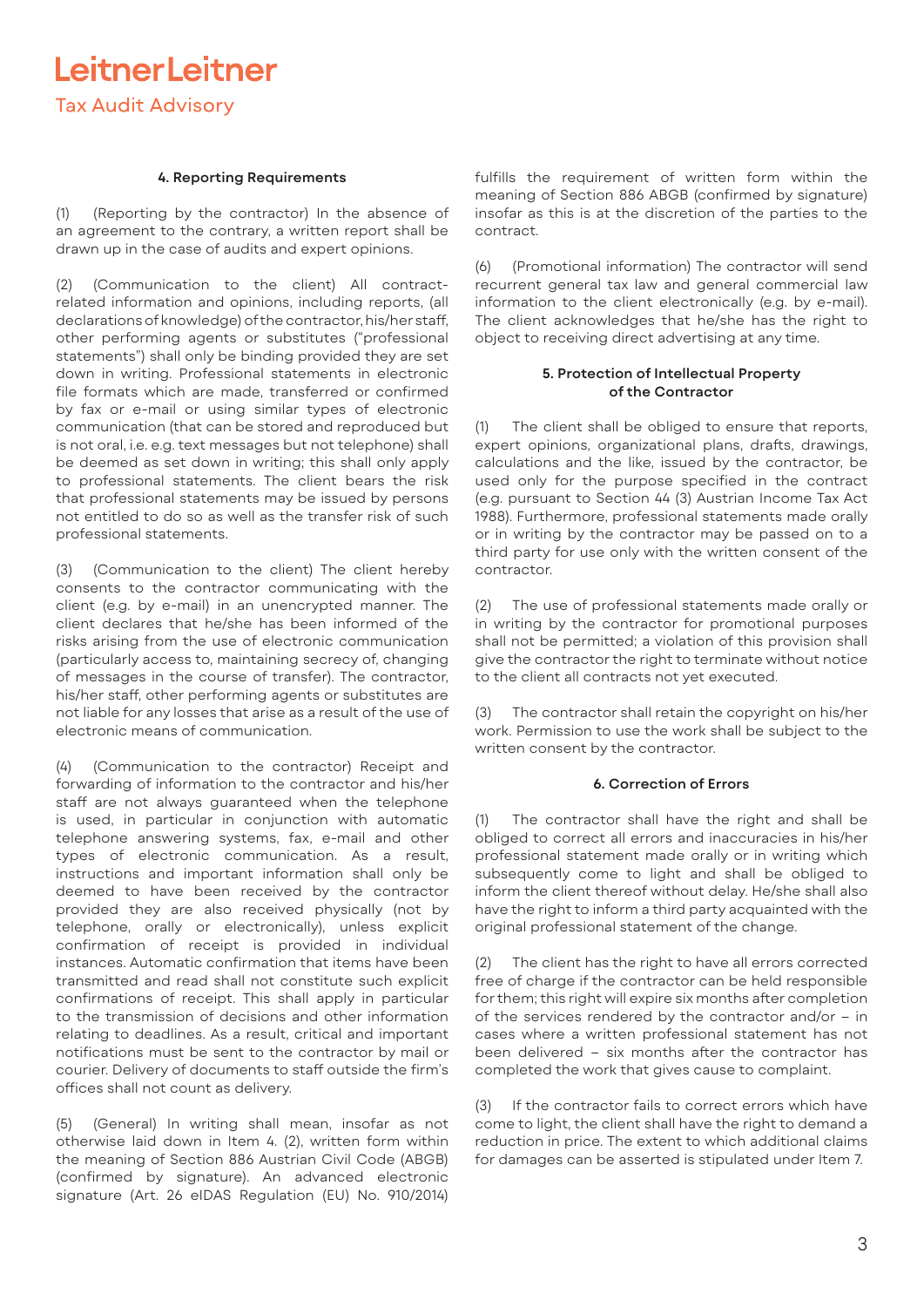# LeitnerLeitner

**Tax Audit Advisory** 

## **7. Liability**

(1) All liability provisions shall apply to all disputes in connection with the contractual relationship, irrespective of the legal grounds. The contractor is liable for losses arising in connection with the contractual relationship (including its termination) only in case of willful intent and gross negligence. The applicability of Section 1298 2nd Sentence ABGB is excluded.

(2) In cases of gross negligence, the maximum liability for damages due from the contractor is tenfold the minimum insurance sum of the professional liability insurance according to Section 11 WTBG 2017 as amended.

(3) The limitation of liability pursuant to Item 7. (2) refers to the individual case of damages. The individual case of damages includes all consequences of a breach of duty regardless of whether damages arose in one or more consecutive years. In this context, multiple acts or failures to act that are based on the same or similar source of error as one consistent breach of duty if the matters concerned are legally and economically connected. Single damages remain individual cases of damage even if they are based on several breaches of duty. Furthermore, the contractor's liability for loss of profit as well as collateral, consequential, incidental or similar losses is excluded in case of willful damage.

(4) Any action for damages may only be brought within six months after those entitled to assert a claim have gained knowledge of the damage, but no later than three years after the occurrence of the (primary) loss following the incident upon which the claim is based, unless other statutory limitation periods are laid down in other legal provisions.

(5) Should Section 275 Austrian Commercial Code (UGB) be applicable (due to a criminal offense), the liability provisions contained therein shall apply even in cases where several persons have participated in the execution of the contract or where several activities requiring compensation have taken place and irrespective of whether other participants have acted with intent.

(6) In cases where a formal auditor's report is issued, the applicable limitation period shall commence no later than at the time the said auditor's report was issued.

(7) If activities are carried out by enlisting the services of a third party, e.g. a data-processing company, any warranty claims and claims for damages which arise against the third party according to law and contract shall be deemed as having been passed on to the client once the client has been informed of them. Item 4. (3) notwithstanding, in such a case the contractor shall only

be liable for fault in choosing the third party.

The contractor's liability to third parties is excluded in any case. If third parties come into contact with the contractor's work in any manner due to the client, the client shall expressly clarify this fact to them. Insofar as such exclusion of liability is not legally permissible or a liability to third parties has been assumed by the contractor in exceptional cases, these limitations of liability shall in any case also apply to third parties on a subsidiary basis. In any case, a third party cannot raise any claims that go beyond any claim raised by the client. The maximum sum of liability shall be valid only once for all parties injured, including the compensation claims of the client, even if several persons (the client and a third party or several third parties) have sustained losses; the claims of the parties injured shall be satisfied in the order in which the claims have been raised. The client will indemnify and hold harmless the contractor and his/her staff against any claims by third parties in connection with professional statements made orally or in writing by the contractor and passed on to these third parties.

(9) Item 7. shall also apply to any of the client's liability claims to third parties (performing agents and vicarious agents of the contractor) and to substitutes of the contractor relating to the contractual relationship.

### **8. Secrecy, Data Protection**

(1) According to Section 80 WTBG 2017 the contractor shall be obliged to maintain secrecy in all matters that become known to him/her in connection with his/her work for the client, unless the client releases him/her from this duty or he/she is bound by law to deliver a statement.

(2) Insofar as it is necessary to pursue the contractor's claims (particularly claims for fees) or to dispute claims against the contractor (particularly claims for damages raised by the client or third parties against the contractor), the contractor shall be released from his/ her professional obligation to maintain secrecy.

(3) The contractor shall be permitted to hand on reports, expert opinions and other written statements pertaining to the results of his/her services to third parties only with the permission of the client, unless he/ she is required to do so by law.

(4) The contractor is a data protection controller within the meaning of the General Data Protection Regulation ("GDPR") with regard to all personal data processed under the contract. The contractor is thus authorized to process personal data entrusted to him/her within the limits of the contract. The material made available to the contractor (paper and data carriers) shall generally be handed to the client or to third parties appointed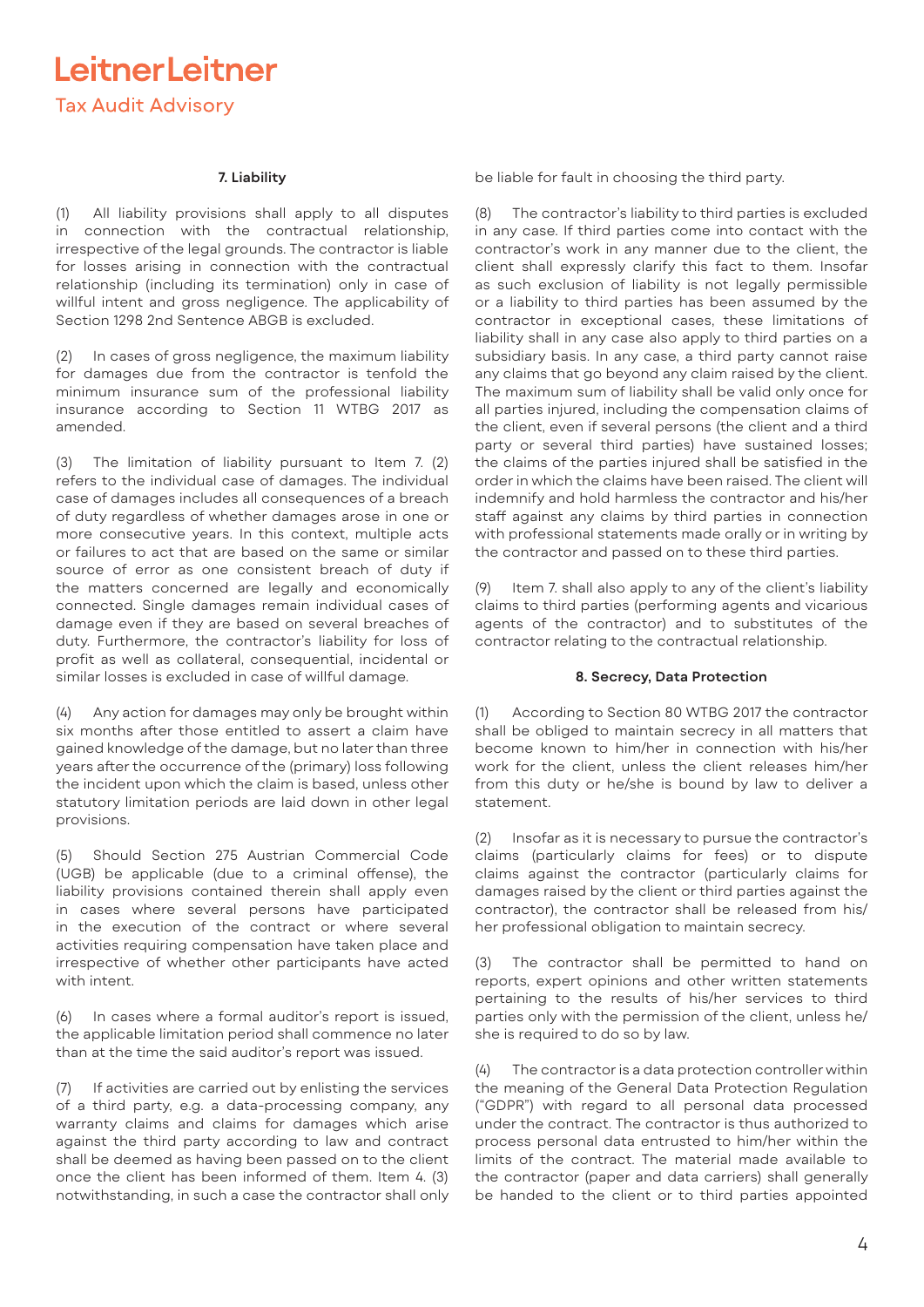## LeitnerLeitner

## **Tax Audit Advisory**

by the client after the respective rendering of services has been completed, or be kept and destroyed by the contractor if so agreed. The contractor is authorized to keep copies thereof insofar as he/she needs them to appropriately document his/her services or insofar as it is required by law or customary in the profession.

(5) If the contractor supports the client in fulfilling his/ her duties to the data subjects arising from the client's function as data protection controller, the contractor shall be entitled to charge the client for the actual efforts undertaken. The same shall apply to efforts undertaken for information with regard to the contractual relationship which is provided to third parties after having been released from the obligation to maintain secrecy to third parties by the client.

## 9. Withdrawal and Cancellation ("Termination")

(1) The notice of termination of a contract shall be issued in writing (see also Item 4. (4) and (5)). The expiry of an existing power of attorney shall not result in a termination of the contract.

(2) Unless otherwise agreed in writing or stipulated by force of law, either contractual partner shall have the right to terminate the contract at any time with immediate effect. The fee shall be calculated according to Item  $11$ .

(3) However, a continuing agreement (fixed-term or open-ended contract on – even if not exclusively – the rendering of repeated individual services, also with a flat fee) may, without good reason, only be terminated at the end of the calendar month by observing a period of notice of three months, unless otherwise agreed in writing.

(4) After notice of termination of a continuing agreement and unless otherwise stipulated in the following, only those individual tasks shall still be completed by the contractor (list of assignments to be completed) that can (generally) be completed fully within the period of notice insofar as the client is notified in writing within one month after commencement of the termination notice period within the meaning of Item 4. (2). The list of assignments to be completed shall be completed within the termination period if all documents required are provided without delay and if no good reason exists that impedes completion.

(5) Should it happen that in case of a continuing agreement more than two similar assignments which are usually completed only once a year (e.g. financial statements, annual tax returns, etc.) are to be completed, any such assignments exceeding this number shall be regarded as assignments to be completed only with the client's explicit consent. If applicable, the client shall be

informed of this explicitly in the statement pursuant to Item 9. (4).

## **10. Termination in Case of Default in Acceptance and Failure to Cooperate on the Part of the Client and Legal Impediments to Execution**

(1) If the client defaults on acceptance of the services rendered by the contractor or fails to carry out a task incumbent on him/her either according to Item 2. or imposed on him/her in another way, the contractor shall have the right to terminate the contract without prior notice. The same shall apply if the client requests a way to execute (also partially) the contract that the contractor reasonably believes is not in compliance with the legal situation or professional principles. His/her fees shall be calculated according to Item 11. Default in acceptance or failure to cooperate on the part of the client shall also justify a claim for compensation made by the contractor for the extra time and labor hereby expended as well as for the damage caused, if the contractor does not invoke his/her right to terminate the contract.

(2) For contracts concerning bookkeeping, payroll accounting and administration and assessment of payroll-related taxes and contributions, a termination without prior notice by the contractor is permissible under Item 10. (1) if the client verifiably fails to cooperate twice as laid down in Item 2. (1).

### **11. Entitlement to Fee**

(1) If the contract fails to be executed (e.g. due to withdrawal or cancellation), the contractor shall be entitled to the negotiated compensation (fee), provided he/she was prepared to render the services and was prevented from so doing by circumstances caused by the client, whereby a merely contributory negligence by the contractor in this respect shall be excluded; in this case the contractor need not take into account the amount he/she obtained or failed to obtain through alternative use of his/her own professional services or those of his/her staff.

(2) If a continuing agreement is terminated, the negotiated compensation for the list of assignments to be completed shall be due upon completion or in case completion fails due to reasons attributable to the client (reference is made to Item 11. (1). Any flat fees negotiated shall be calculated according to the services rendered up to this point.

(3) If the client fails to cooperate and the assignment cannot be carried out as a result, the contractor shall also have the right to set a reasonable grace period on the understanding that, if this grace period expires without results, the contract shall be deemed ineffective and the consequences indicated in Item 11. (1) shall apply.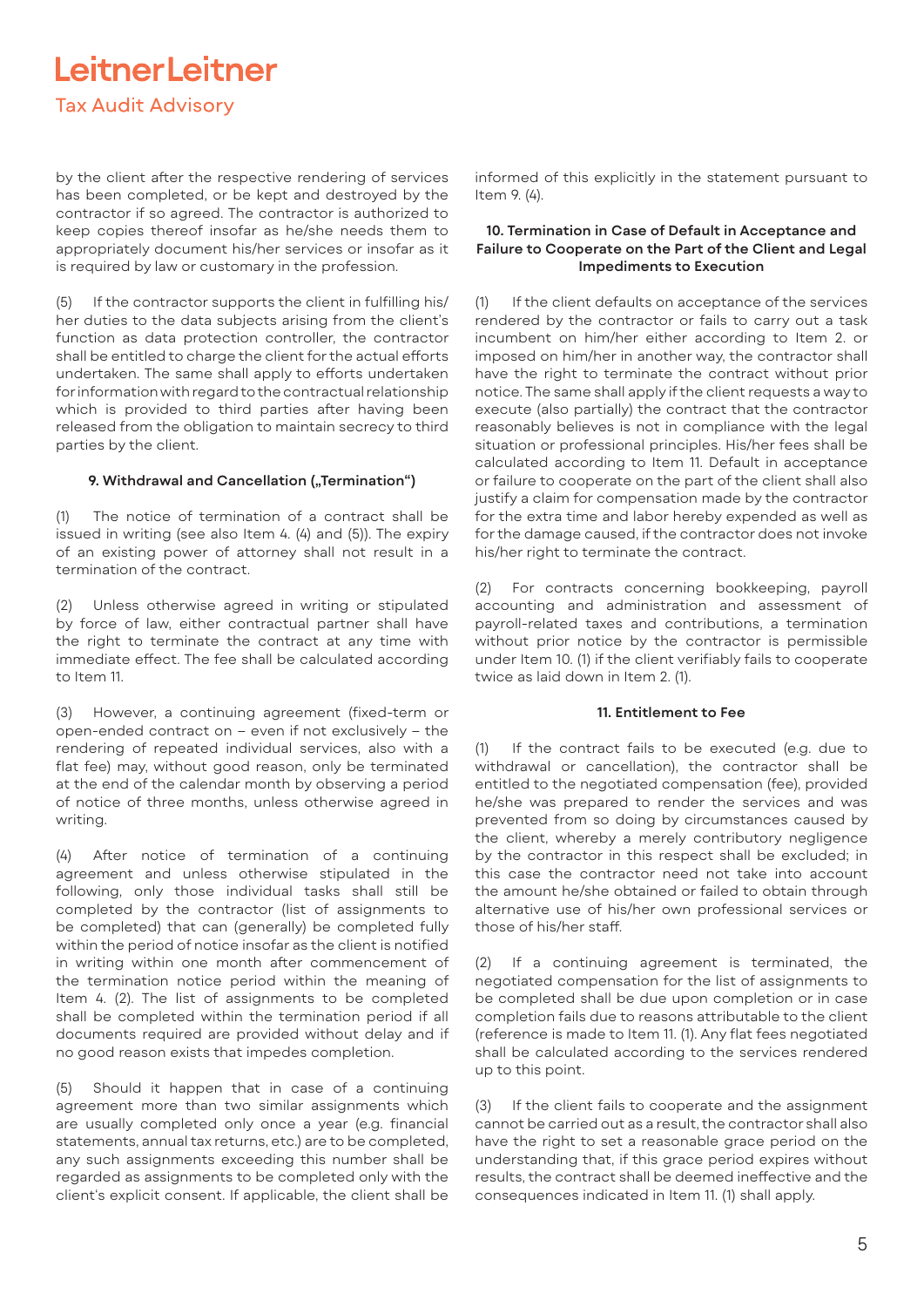## LeitnerLeitner **Tax Audit Advisory**

(4) If the termination notice period under Item 9. (3) is not observed by the client as well as if the contract is terminated by the contractor in accordance with Item 10. (2), the contractor shall retain his/her right to receive the full fee for three months.

### **12. Fee**

(1) Unless the parties explicitly agreed that the services would be rendered free of charge, an appropriate remuneration in accordance with Sections 1004 and 1152 ABGB is due in any case. Amount and type of the entitlement to the fee are laid down in the agreement negotiated between the contractor and his/ her client. Unless a different agreement has verifiably been reached, payments made by the client shall in all cases be credited against the oldest debt.

(2) The smallest service unit which may be charged is a quarter of an hour.

(3) Travel time to the extent required is also charged.

(4) Study of documents which, in terms of their nature and extent, may prove necessary for preparation of the contractor in his/her own office may also be charged as a special item.

(5) Should a remuneration already agreed upon prove inadequate as a result of the subsequent occurrence of special circumstances or due to special requirements of the client, the contractor shall notify the client thereof and additional negotiations for the agreement of a more suitable remuneration shall take place (also in case of inadequate flat fees).

(6) The contractor includes charges for supplementary costs and VAT in addition to the above, including but not limited to the following (7) to (9):

(7) Chargeable supplementary costs also include documented or flat-rate cash expenses, traveling expenses (first class for train journeys), per diems, mileage allowance, copying costs and similar supplementary costs.

(8) Should particular third party liabilities be involved, the corresponding insurance premiums (including insurance tax) also count as supplementary costs.

Personnel and material expenses for the preparation of reports, expert opinions and similar documents are also viewed as supplementary costs.

(10) For the execution of a contract wherein joint completion involves several contractors, each of them will charge his/her own compensation.

(11) In the absence of any other agreements, compensation and advance payments are due immediately after they have been requested in writing. Where payments of compensation are made later than 14 days after the due date, default interest may be charged. Where mutual business transactions are concerned, a default interest rate at the amount stipulated in Section 456 1st and 2nd Sentence UGB shall apply.

(12) Statutory limitation is in accordance with Section 1486 of ABGB, with the period beginning at the time the service has been completed or upon the issuing of the bill within an appropriate time limit at a later point.

(13) An objection may be raised in writing against bills presented by the contractor within 4 weeks after the date of the bill. Otherwise the bill is considered as accepted. Filing of a bill in the accounting system of the recipient is also considered as acceptance.

(14) Application of Section 934 ABGB within the meaning of Section 351 UGB, i.e. rescission for laesio enormis (lesion beyond moiety) among entrepreneurs, is hereby renounced.

(15) If a flat fee has been negotiated for contracts concerning bookkeeping, payroll accounting and administration and assessment of payroll-related taxes and contributions, in the absence of written agreements to the contrary, representation in matters concerning all types of tax audits and audits of payrollrelated taxes and social security contributions including settlements concerning tax assessments and the basis for contributions, preparation of reports, appeals and the like shall be invoiced separately. Unless otherwise agreed to in writing, the fee shall be considered agreed upon for one year at a time.

(16) Particular individual services in connection with the services mentioned in Item 12. (15), in particular ascertaining whether the requirements for statutory social security contributions are met, shall be dealt with only on the basis of a specific contract.

(17) The contractor shall have the right to ask for advance payments and can make delivery of the results of his/her (continued) work dependent on satisfactory fulfillment of his/her demands. As regards continuing agreements, the rendering of further services may be denied until payment of previous services (as well as any advance payments under Sentence 1) has been effected. This shall analogously apply if services are rendered in installments and fee installments are outstanding.

(18) With the exception of obvious essential errors, a complaint concerning the work of the contractor shall not justify even only the partial retention of fees, other compensation, reimbursements and advance payments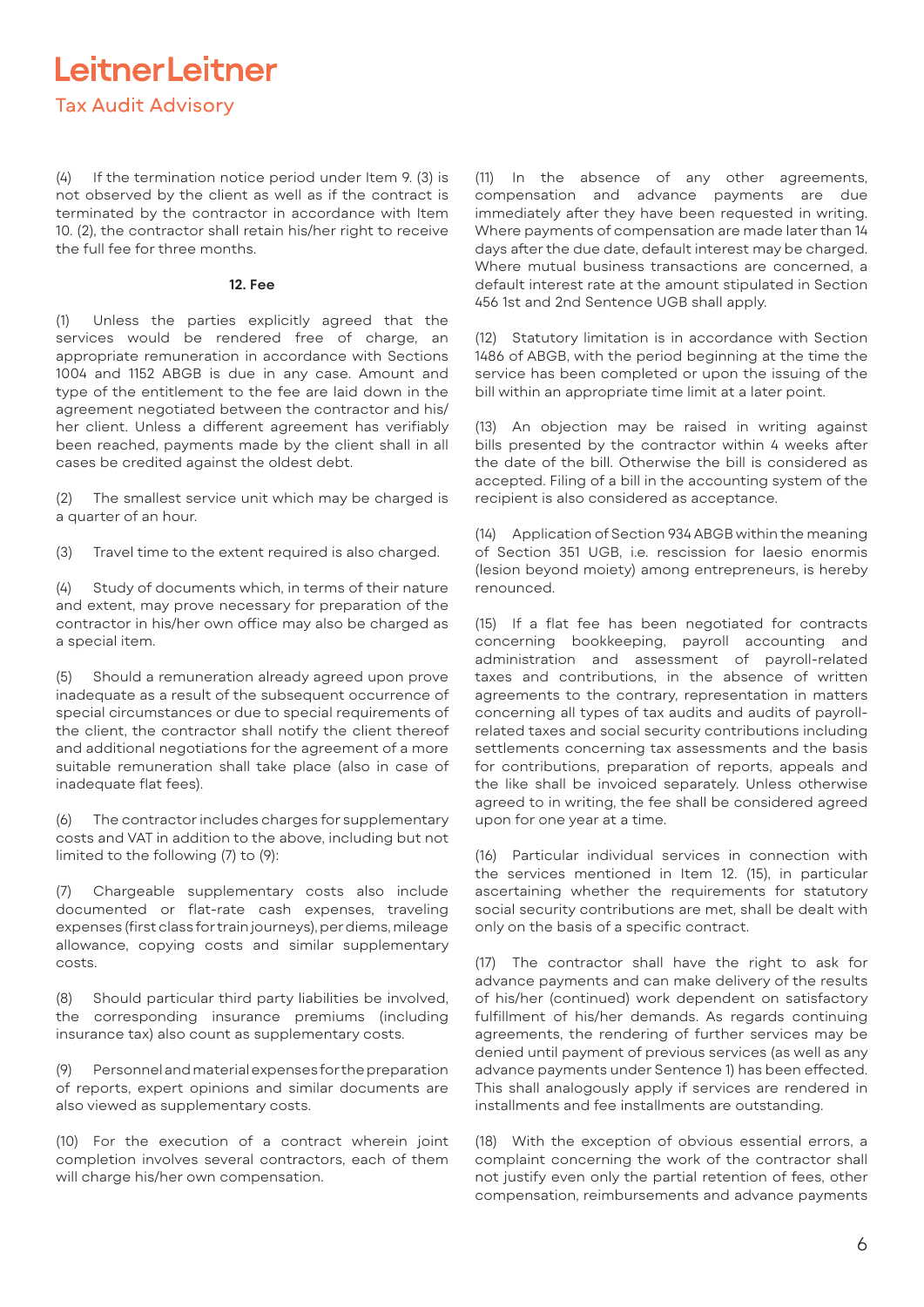(remuneration) owed to him/her in accordance with Item 12.

(19) Offsetting the remuneration claims made by the contractor in accordance with Item 12. shall only be permitted if the demands are uncontested and legally valid.

## **13. Other Provisions**

(1) With regard to Item 12. (17), reference shall be made to the legal right of retention (Section 471 ABGB, Section 369 UGB); if the right of retention is wrongfully exercised, the contractor shall generally be liable pursuant to Item 7. or otherwise only up to the outstanding amount of his/ her fee.

(2) The client shall not be entitled to receive any working papiers and similar documents prepared by the contractor in the course of fulfilling the contract. In the case of contract fulfillment using electronic accounting systems the contractor shall be entitled to delete the data after handing over all data based thereon – which were prepared by the contractor in relation to the contract and which the client is obliged to keep – to the client and/or the succeeding public accountant in a structured, common and machine-readable format. The contractor shall be entitled to an appropriate fee (Item 12. shall apply by analogy) for handing over such data in a structured, common and machine-readable format. If handing over such data in a structured, common and machine-readable format is impossible or unfeasible for special reasons, they may be handed over in the form of a full print-out instead. In such a case, the contractor shall not be entitled to receive a fee.

(3) At the request and expense of the client, the contractor shall hand over all documents received from the client within the scope of his/her activities. However, this shall not apply to correspondence between the contractor and his/her client and to original documents in his/her possession and to documents which are required to be kept in accordance with the legal anti-money laundering provisions applicable to the contractor. The contractor may make copies or duplicates of the documents to be returned to the client. Once such documents have been transferred to the client, the contractor shall be entitled to an appropriate fee (Item 12. shall apply by analogy).

(4) The client shall fetch the documents handed over to the contractor within three months after the work has been completed. If the client fails to do so, the contractor shall have the right to return them to the client at the cost of the client or to charge an appropriate fee (Item 12. shall apply by analogy) if the contractor can prove that he/she has asked the client twice to pick up the documents handed over. The documents may also

further be kept by third parties at the expense of the client. Furthermore, the contractor is not liable for any consequences arising from damage, loss or destruction of the documents.

(5) The contractor shall have the right to compensation of any fees that are due by use of any available deposited funds, clearing balances, trust funds or other liquid funds at his/her disposal, even if these funds are explicitly intended for safekeeping, if the client had to have anticipated the counterclaim of the contractor.

(6) To secure an existing or future fee payable, the contractor shall have the right to transfer a balance held by the client with the tax office or another balance held by the client in connection with charges and contributions, to a trust account. In this case the client shall be informed of the transfer. Subsequently, the amount secured may be collected either after agreement has been reached with the client or after enforceability of the fee by execution has been declared.

## **14. Applicable Law, Place of Performance, Jurisdiction**

(1) The contract, its execution and the claims resulting from it shall be exclusively governed by Austrian law, excluding national referral rules.

(2) The place of performance shall be the place of business of the contractor.

(3) In absence of a written agreement stipulating otherwise, the place of jurisdiction is the competent court of the place of performance.

### **SECTION II**

## **15. Supplementary Provisions for Consumer Transactions**

(1) Contracts between public accountants and consumers shall fall under the obligatory provisions of the Austrian Consumer Protection Act (KSchG).

(2) The contractor shall only be liable for the willful and grossly negligent violation of the obligations assumed.

(3) Contrary to the limitation laid down in Item 7. (2), the duty to compensate on the part of the contractor shall not be limited in case of gross negligence.

(4) Item 6. (2) (period for right to correction of errors) and Item 7. (4) (asserting claims for damages within a certain period) shall not apply.

(5) Right of Withdrawal pursuant to Section 3 KSchG: If the consumer has not made his/her contract statement